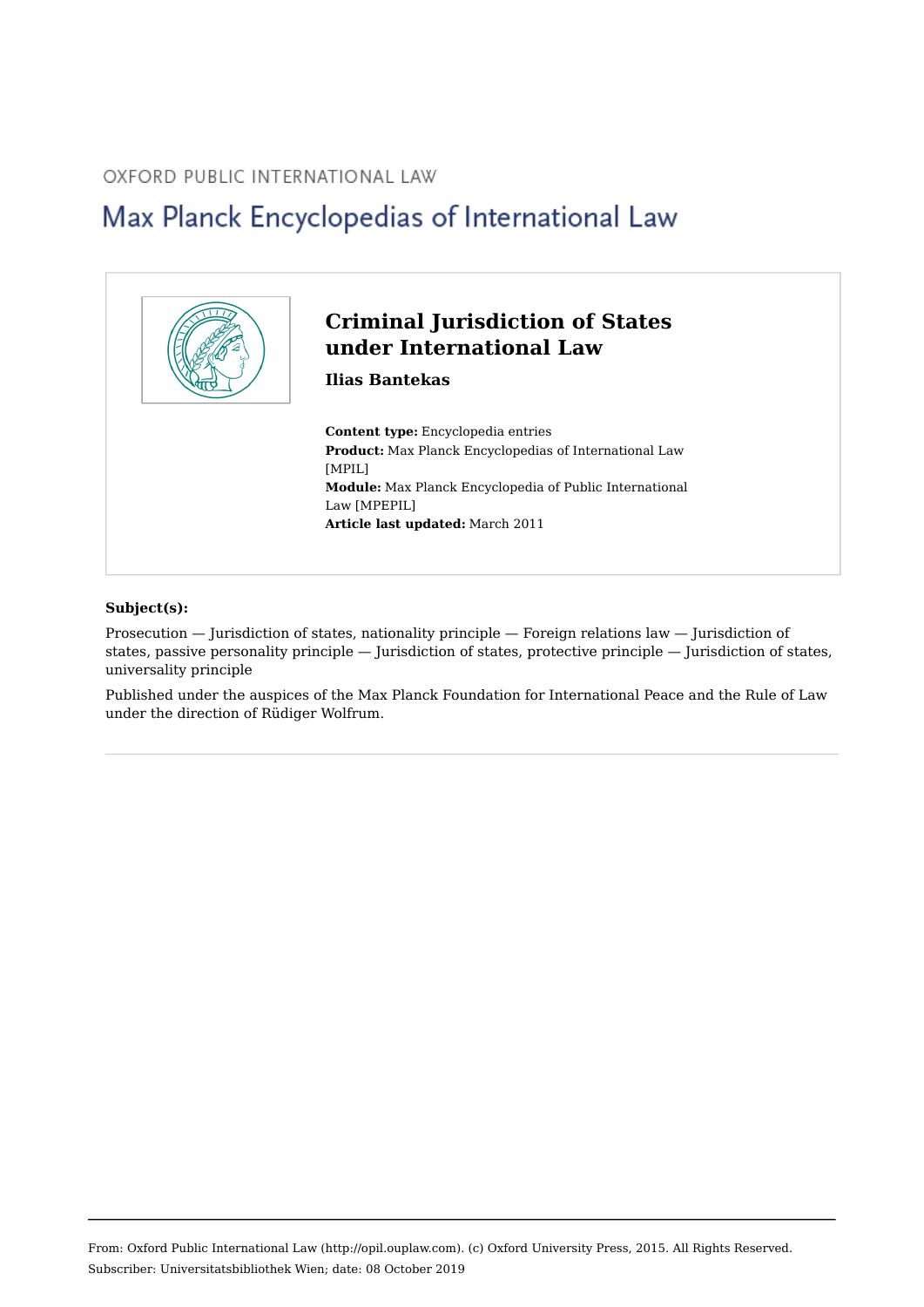## **A. Introduction**

**1**  The term 'jurisdiction' refers to the power of States to subject persons or property to their laws, judicial institutions, or enforcement capacity. This corresponds to the three types of jurisdiction, that is, legislative, judicial, and enforcement jurisdiction (*→ Jurisdiction of States*). Criminal jurisdiction should be distinguished from other forms of jurisdiction arising out of torts or contract, even if the foundation for such actions is an international crime such as torture, as is the basis for the *→ United States Alien Tort Statute*. The exercise of criminal jurisdiction is not necessarily a unilateral entitlement of States (*→ Unilateral Acts of States in International Law*), unless the crime in question takes place solely on the territory of the prosecuting State by and against any one of its nationals. Even then, however, if the crime is one of grave international concern, other States may possess a valid interest in prosecuting the offender. To further complicate matters, no hierarchy of criminal jurisdiction is found in any *→ international criminal law* treaty, given that these merely list all permissible claims to jurisdiction without granting priority to any. It is, therefore, possible that in respect of a particular crime more than one State may assert a valid jurisdictional claim, in which case several factors are relevant, but none of which alone can be considered definitive and conclusive. A claim for jurisdiction is reinforced where there is a nexus between the claiming State and the location of the crime, the offender, or the victims. In practice, even if said nexus is weak, the apprehending State, or the State to which the offender was surrendered or extradited possesses a much stronger jurisdictional argument, by the mere fact of physical presence therein (*→ Extradition*).

**2**  Conflicts of inter-State criminal jurisdiction arise where criminal conduct has an extraterritorial element, that is, it implicates in some way more than one State (*→ Extraterritoriality*). In such cases, States usually resolve the conflict through a process of bilateral or multilateral negotiations that culminate in the triggering of their respective bilateral or multilateral extradition treaties (*→ Mutual Legal Assistance in Criminal Matters*). The criminal courts themselves will entertain jurisdiction only where the State in question has adopted explicit domestic legislation providing for an extraterritorial exercise of jurisdiction. Thus, the mere ratification of an international criminal law convention without, however, the subsequent adoption of implementing legislation will not generally be accepted by the national courts of that State as a sufficient enough basis for the assumption of criminal jurisdiction, unless the State adheres to a monist system (*→ International Law and Domestic [Municipal] Law*).

**3**  The extraterritorial jurisdiction of domestic courts is justified by reference to their domestic laws, relevant bilateral and multilateral treaties, and, exceptionally, by *→ customary international law*. The fact that States are endowed with a territory, persons on whom they confer nationality, and national security and global interests necessarily means that it is reasonable for them to assert criminal jurisdiction when a crime is committed on their territory. This entitlement is equally reasonable when a crime is committed by or against one of their nationals, or when, although committed wholly abroad, it is deemed to harm their national security and global interests. It is obvious, therefore, that, given the lack of territory, nationals or special interests akin to those of States by international criminal tribunals, particularly the international criminal tribunals cannot lay claim to these types of criminal jurisdictions (see also *→ International Criminal Court* [ICC]; *→ International Criminal Tribunal for Rwanda* [ICTR]; *→ International Criminal Tribunal for the former Yugoslavia* [ICTY]; *→ Mixed Criminal Tribunals [Sierra Leone, East Timor, Kosovo, Cambodia]*). Their jurisdiction is generally known as international criminal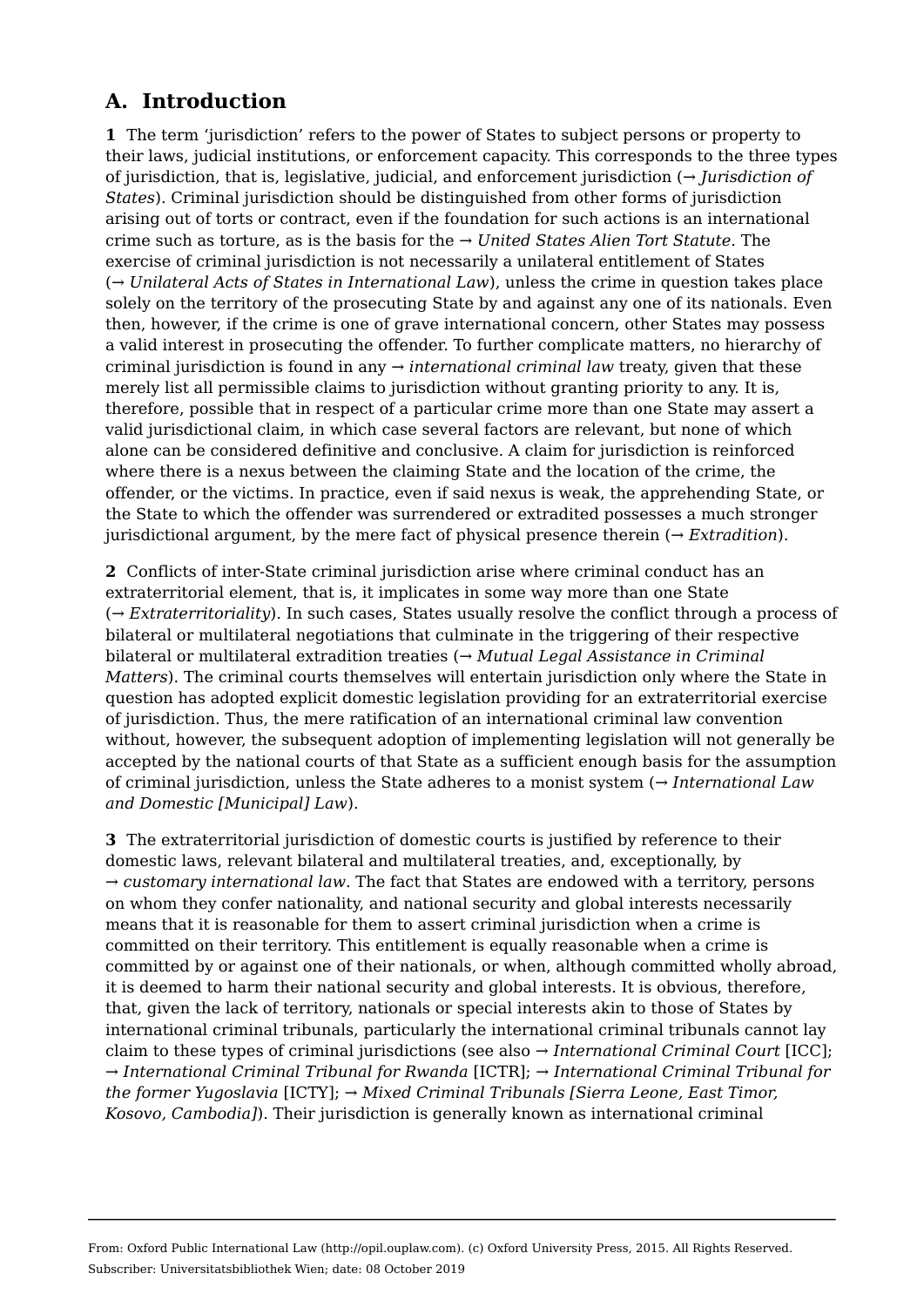jurisdiction and is delineated solely by the legal instruments that established them, whether UN Security Council resolutions or treaties.

# **B. Territorial Criminal Jurisdiction**

#### **1. Subjective and Objective Territoriality**

**4**  This is the simplest and least contentious form of criminal jurisdiction, even in respect of enforcement. It is generally established by the legislative and judicial practice of States in two alternative, but sometimes overlapping, ways. So-called subjective territorial jurisdiction is asserted by those States in which criminal conduct commences on their territory, although the crime is ultimately consummated, or produces effects, in the territory of a third State.

**5**  Equally, however, the State in the territory of which the effect was consummated has a legitimate interest in prosecuting the offenders. This interest will be exercised on the basis of so-called objective territorial jurisdiction. Case law suggests that this type of jurisdiction will be entertained where the criminal conduct has caused significant economic or other consequences within the territory of the affected State (*United States v Aluminium Co of America* [1945]; *Mannington Mills Inc v Congoleum Corp* [1979]). This corresponds to the effects doctrine, postulated by US courts, which was initially employed in anti-trust cases targeting cartels that threatened to harm rival US corporations. Following European protests over the far-reaching extraterritorial effects of the doctrine, it was held that jurisdiction under the doctrine had to be reasonable in that it should consider the economic interests of other States and the relationship between the US and the defendant (*Timberlane Lumber Co v Bank of America* [1976]). Objective territorial jurisdiction may also be justified on the basis of the continuing act doctrine, according to which a criminal act is not deemed to have ceased where it still produces results in the territory of a State. Transnational criminal conspiracies (*→ Transnational Organized Crime*) concerned with the trafficking of illicit substances or women and children (*→ Narcotic Drugs and Psychotropic Substances*; *→ Human Trafficking*) are by their very nature continuing crimes, and objective territorial jurisdiction is available to affected States (*Director of Public Prosecutions v Doot* UKHL [1973] 1 All ER 940).

#### **2. The Ambit and Notion of Territory for the Purposes of Criminal Jurisdiction**

**6**  When applying both subjective and objective territorial jurisdiction, the concept and ambit of territory is not confined solely to a State's *→ land boundaries*. States enjoy absolute criminal jurisdiction for crimes committed anywhere in their *→ internal waters*, even if the offence took place on board a foreign *→ merchant ship* (Art. 27 (2) UN Convention on the Law of the Sea; *→ Maritime Jurisdiction*). Criminal jurisdiction, however, in respect of offences committed in the coastal State's territorial waters (*→ Port State Jurisdiction*; *→ Territorial Sea*) on board a foreign merchant vessel is not unlimited. Its exercise is permissible only where it is demonstrated that a crime has disturbed or affected the coastal State's land territory, or that the measures taken were aimed for the suppression of illicit drug trafficking, or that in any event the consent of the flag State (*→ Flag of Ships*) was secured in accordance with Art 27 (1) UN Convention on the Law of the Sea. The jurisdiction of the coastal State in its *→ contiguous zone* is limited only to the enforcement of criminal legislation pertaining to fiscal, sanitary, immigration, or customs violations, or continuing offences that commenced on land territory or the territorial sea in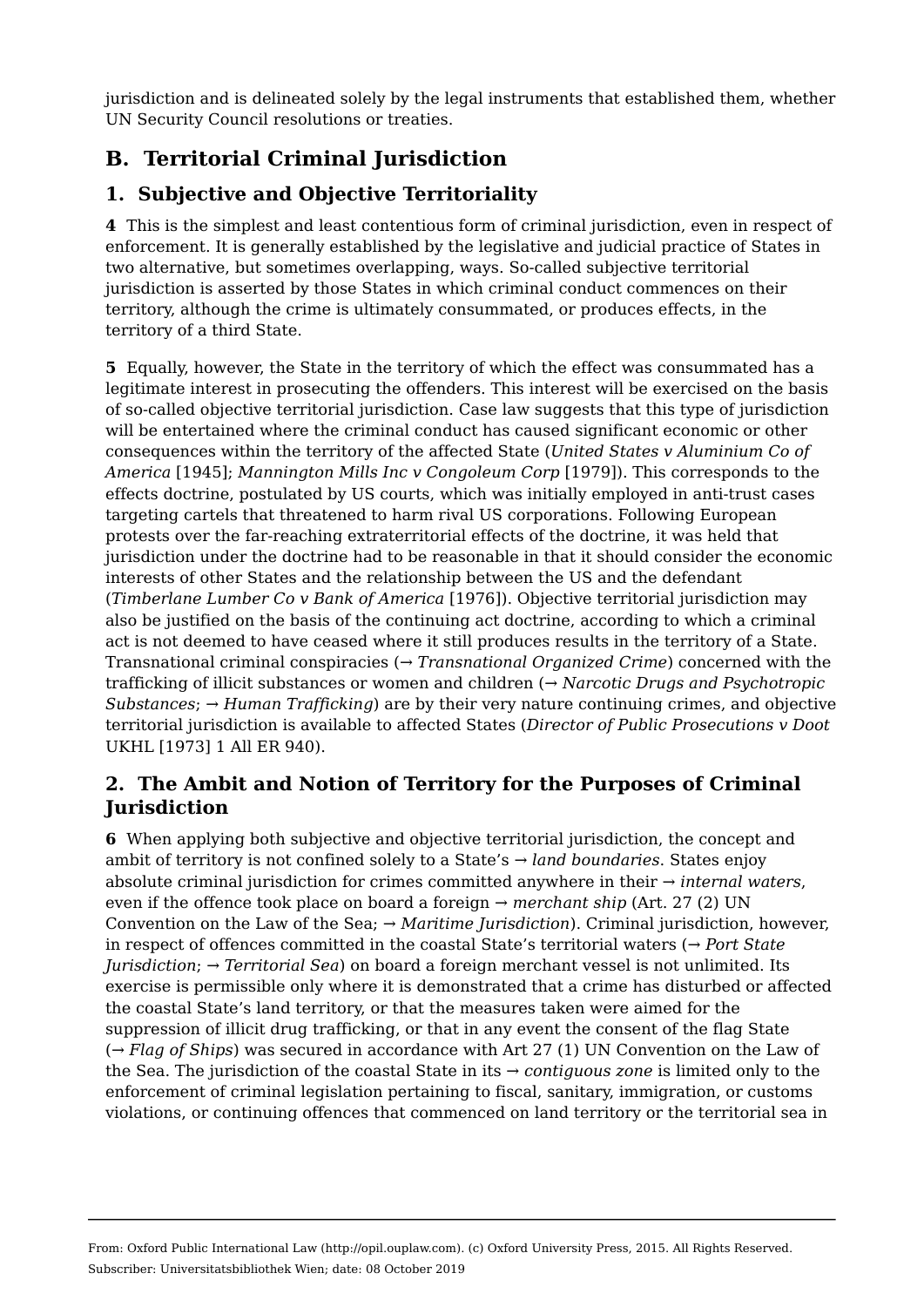accordance with Art 33 UN Convention on the Law of the Sea. Jurisdiction of this nature in the aforementioned maritime belts does not apply to *→ State ships* or *→ warships*.

**7**  On the *→ high seas*, the general rule is that only the flag State has jurisdiction over crimes occurring on vessels flying its flag (Art 97 (1) UN Convention on the Law of the Sea). Thus, the relevant part of the judgment in the case of The Lotus (*→ Lotus, The*) has now been discredited. The case concerned a high seas collision between a French and Turkish vessel. The *→ Permanent Court of International Justice* (PCIJ) justified the exercise of judicial jurisdiction by the Turkish courts by assimilating the Turkish vessel with Turkish territory. The correct rule, as also enshrined in Art 27 UN Convention on the Law of the Sea, is that flag State jurisdiction pertains to high seas collisions (*→ Collisions at Sea*).

**8**  The flag State jurisdiction principle is also applicable in respect of crimes committed in *→ outer space* by *→ astronauts*, in accordance with Art 8 Treaty on Principles Governing the Activities of States in the Exploration and Use of Outer Space, Including the Moon and Other Celestial Bodies of 1967 (*→ Moon and Celestial Bodies*).

**9**  There are three exceptions to flag State jurisdiction for offences committed on the high seas. The first concerns piracy iure gentium (*→ Piracy*), which is subject to universal jurisdiction under both *→ customary international law* and Art 105 UN Convention on the Law of the Sea. The second relates to stateless vessels found on the high seas, in which case one strand of scholarship believes that the absence of nationality renders that vessel devoid of any national protection (*Molvan v Attorney-General for Palestine* United Kingdom Privy Council [20 April 1948] [1948] The Law Reports [Appeal Cases] 351; *United States v Marino-Garcia* US Court of Appeal [11<sup>th</sup> Cir 9 July 1982] 679 F 2d 1373). Another strand of scholarship, however, refutes this position, although this has not been backed by case law or sustained practice. Finally, a State may waive its exclusive judicial or enforcement jurisdiction under the flag State principle, whether by virtue of bilateral (eg Agreement to Stop Clandestine Migration of Residents of Haiti to the United States [1981] 20 ILM 1198) or multilateral agreements (Art. 8 (2) Protocol against the Smuggling of Migrants by Land, Sea and Air, Supplementing the UN Convention against Transnational Organized Crime [2000], which, however, requires flag State consent at all stages of enforcement). These agreements are evidently confined to particular offences and do not provide a general right of criminal jurisdiction for the intercepting, boarding, or arresting State.

**10**  Jurisdiction for crimes committed in *→ airspace* is regulated by the various specialized anti-terrorist conventions (*→ Terrorism*) relevant to civil aviation (*→ Aerial Incident Cases before International Courts and Tribunals*; *→ Civil Aviation, Offences against Safety*). These uniformly provide jurisdiction to the territorial State, the State in which the aircraft was registered, the landing State, and the apprehending State; without excluding other jurisdictional claims (see eg Art 5 Convention for the Suppression of Unlawful Acts against the Safety of Civil Aviation [1971]). The general rule in such cases is that judicial criminal jurisdiction lies with the subjacent State (*Smith v Socialist People's Libyan Arab Jamahirya* US Court of Appeals [2nd Cir 10 February 1997] (1997) 113 ILR 534, 541). This subjacent State jurisdiction principle was enforced in respect of the *Lockerbie* incident that involved the destruction of an aircraft in flight above the Scottish town of Lockerbie, despite the fact that the particular terrorist operation implicated numerous jurisdictions (*→ Lockerbie Trial*).

**11**  The *→ premises of diplomatic missions*, including all objects found therein, are not susceptible to the territorial jurisdiction of the host State, in accordance with Art 22 *→ Vienna Convention on Diplomatic Relations (1961*) (['VCDR'] 500 UNTS 95). This is true not only in respect of judicial and legislative jurisdiction, but also enforcement jurisdiction, unless the government of the sending State has waived its right to inviolability of diplomatic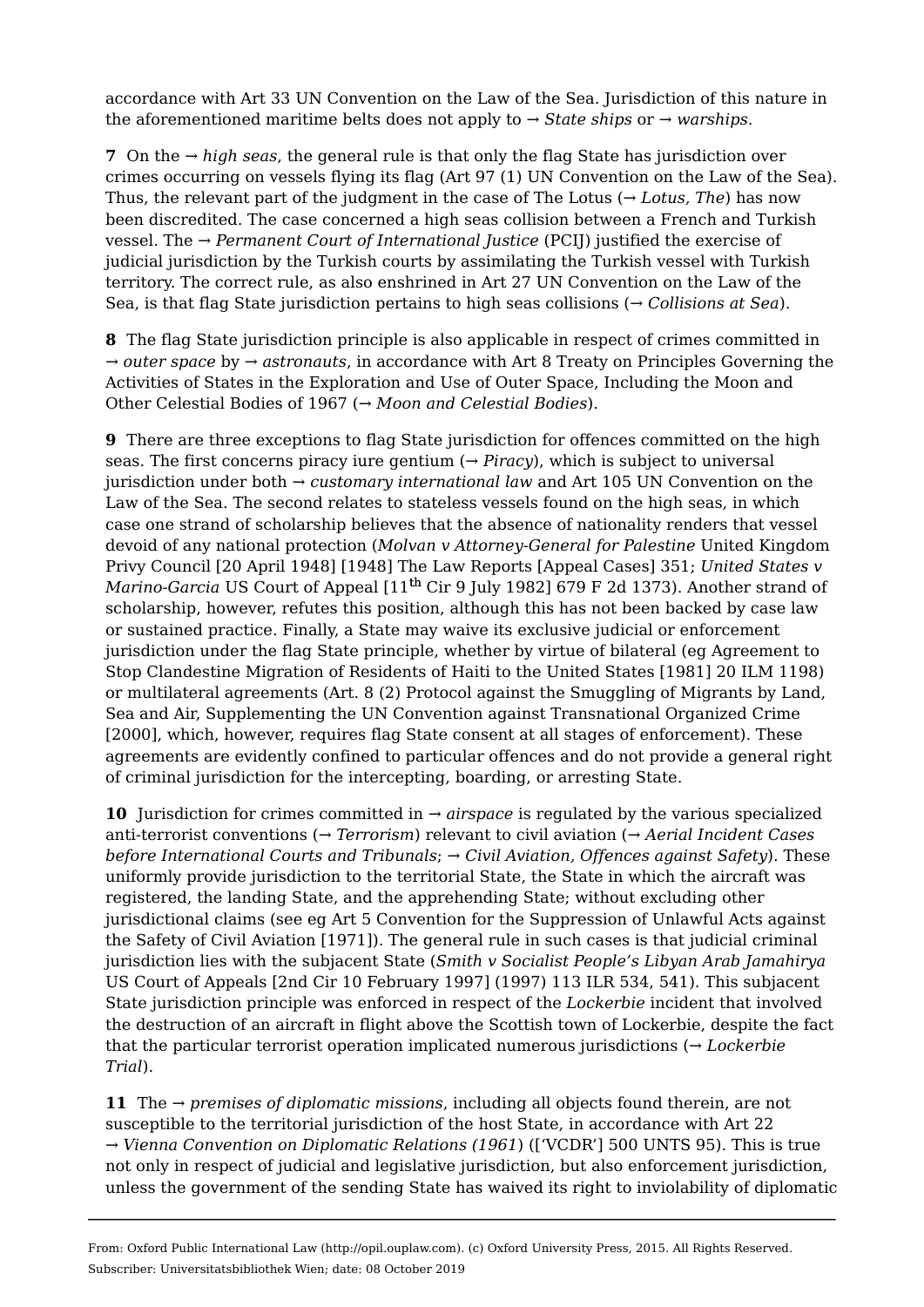premises. In cases where the diplomatic premises are seized by criminal elements that threaten the immediate security of the host State and the head of the diplomatic mission does not consent to police action, it is reasonable to assume, even if the VCDR is generally silent on the matter, that the host State is entitled to, at the very least, a basic enforcement jurisdiction. Given the absence of a general rule, the host State's argument would certainly be reinforced if the police action was found to be proportionate to the threat and no object was subsequently removed as evidence or otherwise from the diplomatic premises. Equally, no person endowed with diplomatic immunity under the terms of the VCDR could thereafter be prosecuted in the courts of the host State in relation to said criminal acts perpetrated in the diplomatic premises. The only possible avenue as an alternative to the exercise of judicial jurisdiction is to expel a person enjoying diplomatic immunity as *→ persona non grata*.

**12**  Crimes committed by members of *→ military forces abroad* stationed or in transit in the territory of another (host) State are not generally subject to the criminal jurisdiction of the host State because matters of criminal jurisdiction in such circumstances will be covered by *→ status of armed forces on foreign territory agreements (SOFA)*. These agreements generally confer primary jurisdiction to the sending State and this is also true in respect of multinational forces stationed abroad (*→ Peacekeeping Forces*), as a matter of customary international law (UN Secretary-General 'Observance by UN Forces of International Humanitarian Law' [6 August 1999] ST/SG-B/199913).

# **C. Extraterritorial Criminal Jurisdiction**

#### **1. Nationality or Active Personality Principle of Jurisdiction**

**13**  The *→ nationality* principle confers on States the power to subject their own nationals to judicial and legislative criminal jurisdiction for crimes they have committed abroad. The mere fact of nationality does not give rise to this type of jurisdiction in respect of all crimes committed abroad; rather, it has to be preceded either by particular or general criminal legislation, otherwise it may be deemed to offend the principle against the application of retroactive legislation (*→ Nulla poena nullum crimen sine lege*). The historic origins of nationality jurisdiction can be traced to the prosecution of the crime of treason, which is quintessentially predicated on national allegiance and which is broken when the vow of allegiance is violated. Some courts have held that treason persists even where the assumption of nationality was made possible through fraudulent means (*Joyce v Director of Public Prosecutions* UKHL [1946] AC 347, 359–60).

**14**  The granting of nationality itself is a matter that befalls the *→ sovereignty* of each State, albeit the effects (and possible conflicts arising) from the conferral of nationality in international relations are regulated by international law (*→ Nationality Cases before International Courts and Tribunals*; *→ Nottebohm* Case [Liechtenstein v Guatemala] [Second Phase] [1955] ICJ Rep 4, 20). Thus, it is very likely that a person with dual or *→ multiple nationality* may be indicted for an extraterritorial offence in one of his countries of nationality but not in another. There exists no general rule for resolving such conflicts and moreover one should not expect the non-prosecuting State (of which the accused is a national) to extradite the accused to the requested State because this would violate the *nulla poena* principle.

**15**  In practice, civil law States have been most proactive in exercising nationality-based jurisdiction, principally because traditionally they have been the most ardent opponents against extraditing their own nationals. As a result, they were compelled to prosecute every such crime committed abroad. This attitude has now changed to some degree, at least among European States, as a result of the *→ European Arrest Warrant* (Council Framework Decision 2002/584/JHA [2002] OJ L190/1), which obliges Member States to extradite their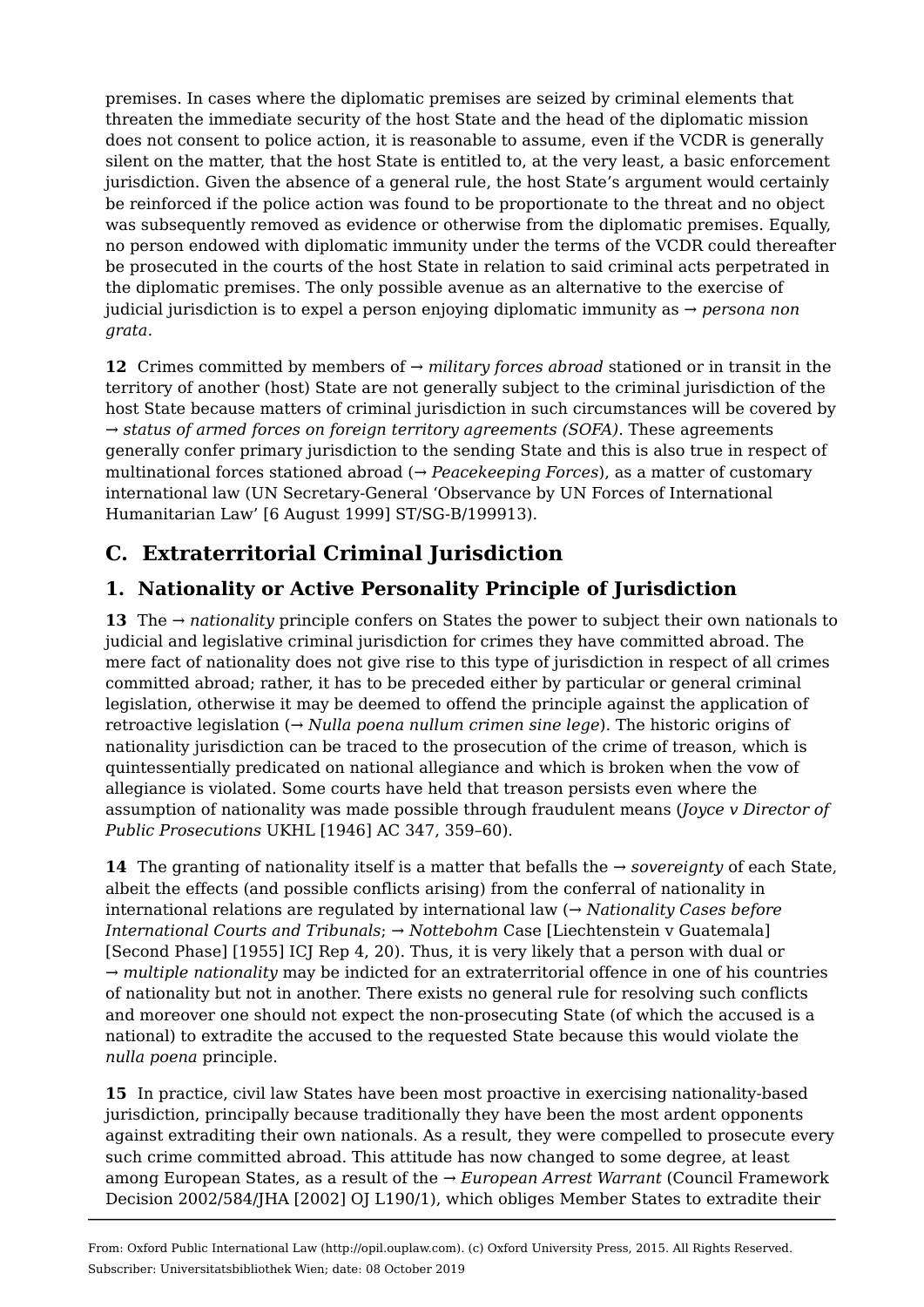own nationals in respect of a mandatory list of offences. This led some States to amend their constitutions in order to accommodate the European Arrest Warrant (*General Attorney of the Republic of Cyprus v Konstantinou* [Supreme Court of Cyprus] [7 November 2005] [2007] 44 CMLR 1515), or interpret their constitutions as being compatible with the extradition of nationals (*Avis du Conseil d'État No 368-282* [French Council of State] [26 September 2002]).

**16**  Increasingly, the contemporary trend in justifying the exercise of nationality jurisdiction by developed States is the avoidance of impunity in respect of certain countries where particular behaviour is either not qualified as criminal, or even if it is the authorities generally fail to prosecute the offenders. This is certainly true with regard to drugs and sexual offences, particularly against children, such as the 2003 United Kingdom's Sexual Offences Act (at section 72).

#### **2. Passive Personality Principle of Jurisdiction**

**17**  This principle focuses on the nationality of the victims and entails the exercise of jurisdiction by the victim's country of nationality. It is generally considered the weakest of all jurisdictional links with the prosecuting State, particularly in those cases where the territorial State is willing to prosecute the accused. In practice it was rarely utilized prior to the advent of contemporary terrorism and the case that is usually cited in respect of its condemnation is the *Cutting* incident (Moore vol 2, 228–42) in which a US citizen was arrested and prosecuted in Mexico in respect of a libel charge against a Mexican national, committed in the form of a book. The book, for which offence was taken, had been authored wholly in the US and the case was resolved through diplomatic means with the US vehemently opposing this form of criminal jurisdiction.

**18**  Ever since the eruption of terrorist activities directly related to the Palestinian struggle (*→ Palestine*) and later to militant Islam, even the most fervent opponents of passive personality jurisdiction, particularly the US, began to apply it extensively. Given that sophisticated security in the territory of developed nations initially precluded the launching of terrorist attacks thereon, terrorist groups thereafter targeted US and other Western nationals abroad. The victimization of its nationals as a matter of terrorist policy led US lawmakers in the aftermath of the *→ Achille Lauro Affair (1985)* (*→ Palestine Liberation Organization [PLO]*) to adopt the Omnibus Diplomatic Security and Antiterrorism Act of 1986, and later others, by which it firmly set out passive personality jurisdiction, not only in terms of law and prosecution, but more importantly as a matter of extraterritorial enforcement (*United States v Yunis* [1988] 903).

**19**  This principle of jurisdiction is now a consistent and permanent feature of the vast majority of general international criminal law treaties, besides anti-terrorist treaties, such as Art. 5 (1) (c) of 1984 Convention against Torture and Other Cruel, Inhuman or Degrading Treatment or Punishment ('1984 UN Torture Convention'; *→ Torture, Prohibition Of*). Moreover, it was the principal legal basis for the Spanish extradition request to the United Kingdom in respect of ex-President Pinochet of Chile (*→ Pinochet Cases*; eg *Pinochet Ugarte* [Appeal from the Divisional Court of the Queen's Bench Division] [1998] 3 WLR 1456, 1463). Given its prevalence in contemporary international relations it should not be considered merely as a subsidiary form of jurisdiction. This result has been achieved because the inability of States generally to respond to terrorist crimes taking place on their territory against aliens, coupled with the rapid movement of the culprits across international frontiers before the local authorities have had a chance to react and investigate, renders territorial jurisdiction no more useful than passive personality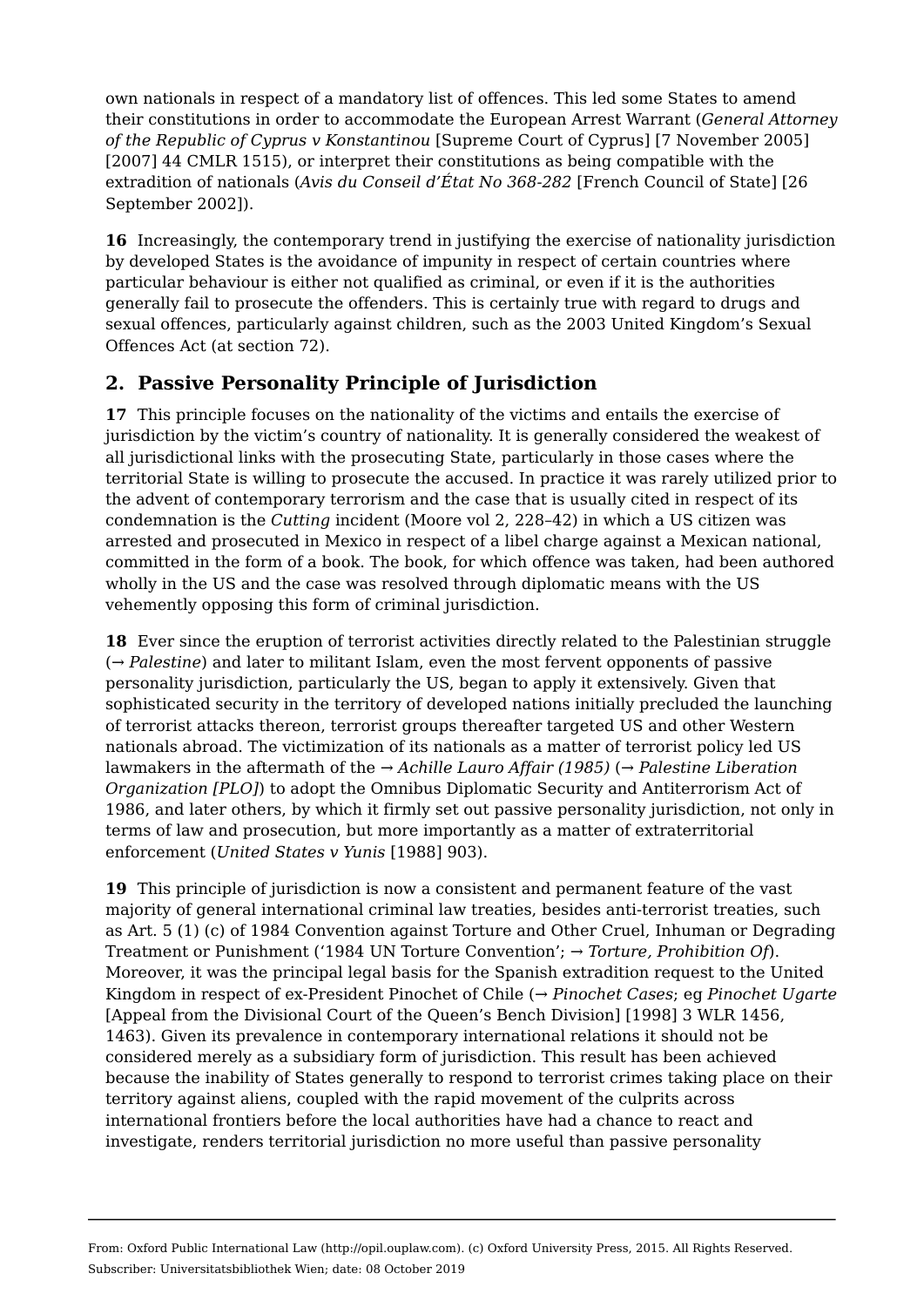jurisdiction. Under such circumstances, the territorial sovereignty of the *locus delicti commissi* (the country where the offence took place) cannot claim to have been violated.

#### **3. Protective Principle of Jurisdiction**

**20**  The protective principle of jurisdiction confers on a State power to prosecute offenders and enforce its laws in respect of extraterritorial acts that threaten or harm its national security interests (*→ International Criminal Jurisdiction, Protective Principle*). This type of jurisdiction allows for a broad unilateral construction of national interests. This varies from destruction of critical infrastructure, including military and diplomatic missions located abroad (destruction of the *USS Cole* by terrorists in Yemen) and it may also involve extraterritorial acts of espionage against the prosecuting country's national interests (*In Re Urios* Cour de Cassation [French Court of Cassation] [15 January 1920] [1919–1922] 1 AnnDig 107; *→ Spies*), or those of one of its allies (*Re Van den Plas* Cour de cassation [French Court of Cassation] [28 April 1955] (1955) 22 ILR 205, 207). There is no general consensus as to the location where the harmful effects must be targeted, felt, or perpetrated (in the case of continuing crimes or crimes in motion) before the State concerned can exercise enforcement or other jurisdiction. Some courts have held that the threat can take place on both home soil and abroad (*Nusselein v Belgium* Cour de Cassation [Belgian Court of Cassation] [27 February 1950] [1950] 17 ILR 136). It is reasonable for countries with extensive coastlines and in fear of waves of illegal immigration, smuggling, and trafficking to enforce their relevant laws beyond the outer edge of their contiguous zone, or against their embassies abroad (*United States v Pizzarusso* [1968]; *United States v Bin Laden* [2000] 197; *→ Taliban*). The State of *→ Israel* even invoked the protective principle, among others, in order to justify its abduction (*→ Abduction, Transboundary*) and prosecution of Eichmann, at a time when it did not possess any statehood (*→ States, Fundamental Rights and Duties*; *Attorney-General of the Government of Israel v Eichmann* [1961] para 30; *→ Eichmann Case*).

**21**  Although the legislative and judicial jurisdictional elements of the protective principle are not in conflict with general international law, enforcement jurisdiction is evidently problematic. The bombing of US embassies in Kenya and Tanzania in the late 1990s provoked military action by the US against alleged Al Qaeda targets in different parts of the world. The regulation of military action under such circumstances is governed by the *→ United Nations Charter*'s provisions relating to the use of force (*→ Use of Force, Prohibition Of*) and should not be dictated by the unilateral designation and application of the protective principle. Certainly, the best avenue for exercising the protective principle without recourse to armed force is through mutual legal assistance channels.

## **4. Universal Jurisdiction**

**22**  The principle of universal jurisdiction is said to apply to two categories of offences: (a) certain crimes that are universally considered heinous and repugnant; and (b) crimes committed in locations that are beyond the exclusive authority of any State. Proponents of the principle claim that any and all countries in the world should possess legislative, judicial, and enforcement jurisdiction over (a) and (b) above, irrespective of any link between themselves and the crime, the accused, or the victim. It is crucial, therefore, and evident that the establishment of universal jurisdiction can only encompass a very limited number of international crimes. The next logical question is how one may identify the range of crimes subject to universal jurisdiction. Two schools have generally made claims over this sensitive matter. The conservative school has relied on treaty-based universal jurisdiction and has thereafter sought either concrete evidence of *→ State practice* that justifies expansion by means of customary international law, or has relied on the Lotus case principle, according to which the lack of prohibition in relevant treaties regarding the exercise of a particular jurisdiction entails its acceptance. The expansionist school,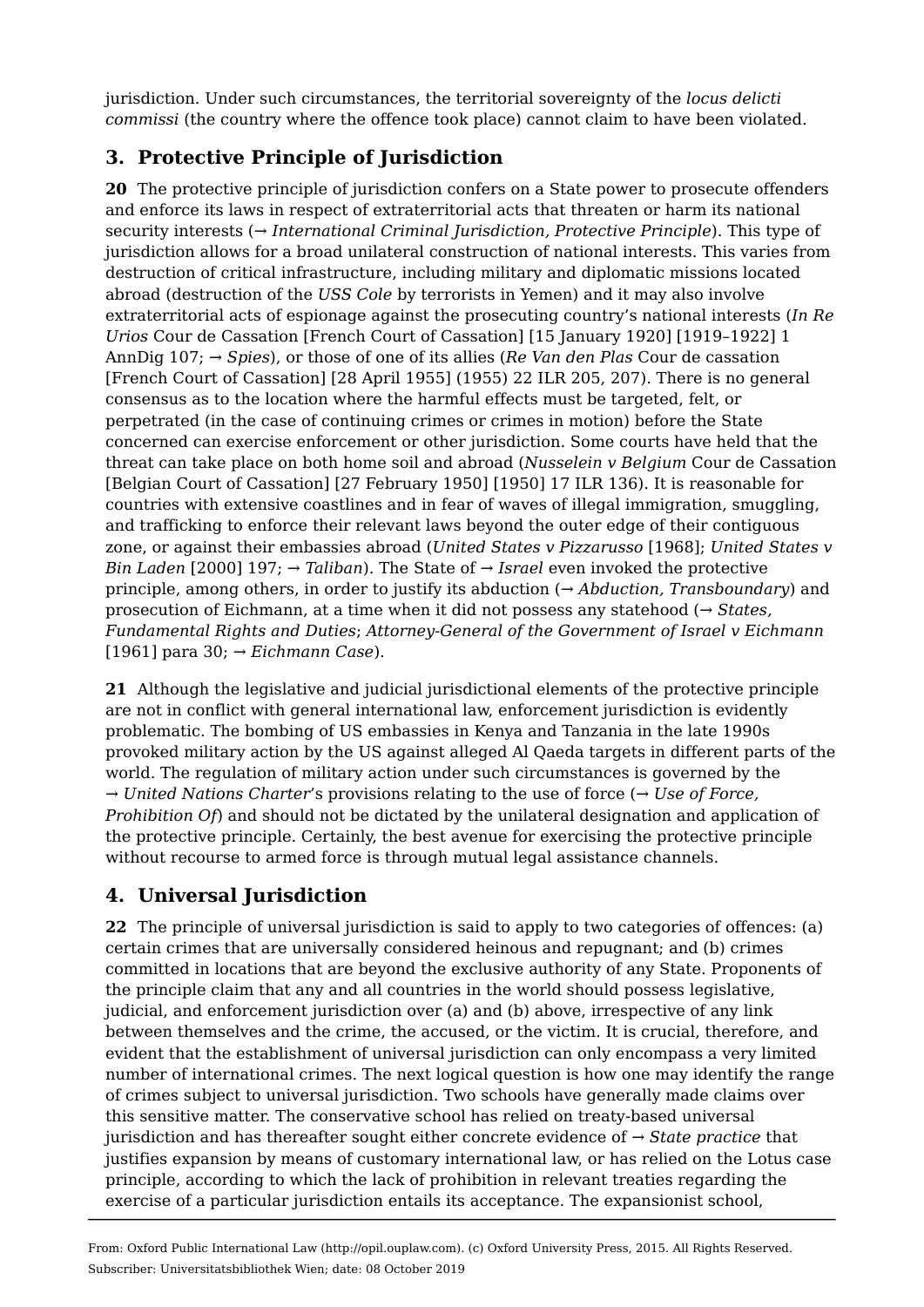reflected best in the so-called 'Princeton Principles of Universal Jurisdiction', espouses the view that universal jurisdiction has been conferred upon the majority of international crimes by virtue of rapid developments in State practice since the early 1990s.

**23**  Two crimes are clearly subject to treaty-based universal jurisdiction. The first concerns grave breaches of the provisions of the *→ Geneva Conventions I-IV (1949)* (*→ War Crimes*). While grave breaches are clearly susceptible to the exercise of universal jurisdiction by any State, war crimes that do not qualify also as grave breaches do not attract universal jurisdiction, at least under the Geneva Conventions. The other treaty-based international offence that is expressly subject to universal jurisdiction is piracy *iure gentium*, on the basis of Art 105 UN Convention on the Law of the Sea. Both of these offences have been subjected to universal jurisdiction at least since the  $19^{\rm th}$  century under customary international law, each on a different theoretical basis. Flag State jurisdiction and the existence of stateless pirate vessels on the high seas that posed an immediate menace to the merchant vessels of all nations clearly rendered the relevant jurisdictional avenues redundant. Hence, the subjection of piracy *iure gentium* to universal jurisdiction was justified by virtue of the location wherein it is perpetrated, the high seas, which is not subject to the criminal jurisdiction of any State. On the other hand, grave breaches are not perpetrated on locations beyond the jurisdictional reach of States; however, their heinous and repugnant nature sufficed in order for the international community to consent to clad them with universal jurisdiction.

**24**  Besides grave breaches it is true that there are also other crimes that are equally, if not more, heinous and repugnant, but which are not expressly subject to treaty-based universal jurisdiction. For some this is because no relevant global convention exists, as is the case with *→ crimes against humanity*, whereas for others, such as torture, the adoption of the 1984 UN Torture Convention in the midst of the *→ Cold War (1947–91)* rendered a possible consensus on universal jurisdiction on such a sensitive issue impossible to reach. Nonetheless, there are two ways of justifying the exercise of universal jurisdiction over these international crimes, absent an express provision to this effect in the treaties in which they are contained.

**25**  First, none of the relevant conventions expressly prohibit the exercise of universal jurisdiction. In fact, they advocate significantly broad jurisdictional bases for Member States. Art 5 (3) of the 1984 UN Torture Convention stipulates that it 'does not exclude any criminal jurisdiction exercised in accordance with internal law'. This means that if a Member State has adopted domestic legislation subjecting extraterritorial acts of torture to universal jurisdiction, this would be wholly consistent with the other jurisdictional bases contained in the 1984 UN Torture Convention. This observation reinforces the Lotus principle that any jurisdiction is permissible, so long as it is not expressly rejected by treaty or custom and to the extent that it does not clash with a pre-existing rule of international law. In this manner, treaty-based *→ universality* may arise not by virtue of express but implied permissibility. The International Court of Justice (ICJ) has noted that the 1948 Convention on the Prevention and Punishment of the Crime of Genocide only obliges States to exercise territorial criminal jurisdiction. Nonetheless, while it does not impose other types of jurisdiction, it does not prohibit them either (*→ Application of the Convention on the Prevention and Punishment of the Crime of Genocide Case [Bosnia and Herzegovina v Serbia and Montenegro] [Judgment]* [2007] ICJ Rep 43, para. 442; *→ Yugoslavia, Cases before the ICJ*).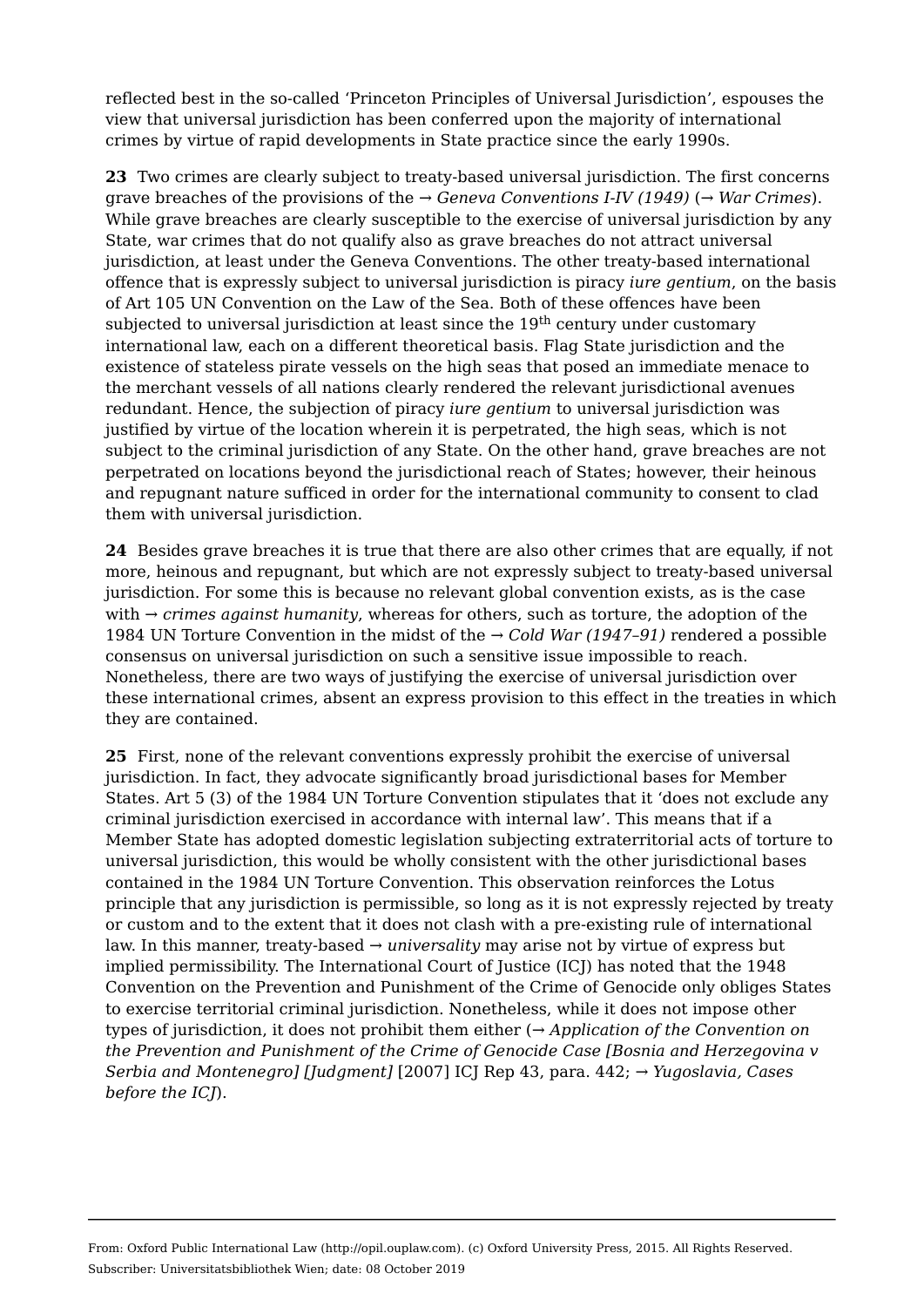**26**  Secondly, an international crime may be subjected to universal jurisdiction by means of customary international law. In practice, our ascertainment of customary universal jurisdiction is derived from judicial determinations. For example, in *Fédération National de Déportes et Internés Résistans et Patriotes and Others v Barbie* (Cour de Cassation [French Court of Cassation] [20 December 1985] 78 ILR 125, 130) the Criminal Chamber of the French Court of Cassation held that crimes against humanity are amenable to universal jurisdiction. In reality, there is very little concrete practice in the sense of national prosecutions under the principle of universal jurisdiction. This fact alone is certainly not determinative of the veracity and evolution of the principle itself because of logistical considerations relating to its applications by national authorities, but it is reason enough to avoid sweeping generalizations (*→ Arrest Warrant Case [Democratic Republic of the Congo v Belgium]* [Judgment] [Dissenting Opinion of Judge Guillaume] [2002] ICJ Rep 3, paras 5– 12 which takes a very restrictive view). The customary nature of universal jurisdiction over particular international crimes should best be judged on the basis of *opinio iuris*, rather than *usus*, given that States are able to consent and reject the exercise of this type of jurisdiction by other national judicial authorities. In any event, the prosecution of international crimes by the ICTY, ICTR, and the ICC is not evidence of State practice with regard to offences perceived to fall under customary universal jurisdiction, because these are not national courts.

**27**  By reason of logistical necessity, at least, there exists no compulsion under international law on States to exercise universal jurisdiction, nor is such jurisdiction granted *ipso facto* in respect of all heinous crimes (*Jones v Ministry of Interior Al-Mamlaka Al-Arabiya AS Saudiya [the Kingdom of Saudi Arabia]* [2006] UKHL 26 per Lord Bingham, para 27).

**28**  Despite the limited concrete practice, it is worthwhile to attempt to discern those crimes that are subject to universal jurisdiction, other than grave breaches and piracy, by reason of a broad international consensus. This is certainly true of crimes against humanity and *→ genocide*, and there seems to be an emerging, albeit not yet crystallized, rule on torture. Some courts have taken the view that the crime of  $\rightarrow$  *aggression* is subject to universal jurisdiction (*R v Jones [Margaret]* UKHL [2007] 1 AC 136), and whatever the merits of that decision there is certainly no consensus that all acts of terrorism produce the same effect. As we have already stated, there is no specific rule that prevents States from assuming universal jurisdiction over these and other international offences, so long as such action does not conflict with the entitlements of other States.

**29**  From a practical point of view, only a very brave judge would assume universal jurisdiction over an extraterritorial offence, in the absence of any domestic legislation, solely on the basis of customary law. While national courts regularly import customary principles into national proceedings, this is only undertaken in the fields of private and public law, but not criminal law, because the latter requires specificity and legal certainty. Thus, the recognition by a State of the customary nature of universal jurisdiction over crime X, but without any implementing legislation, does not mean that the criminal courts of this country can assume this type of jurisdiction over an accused person.

# **D. Criminal Jurisdiction: Three Salient Conflicts**

**30**  The primary legitimate bar to the exercise of criminal jurisdiction by national courts is the principle of immunity ( $\rightarrow$  *Immunities*). This is a procedural impediment to criminal jurisdiction and persists as such as long as the immunity under consideration continues to shield the accused person. As a result, the principle of immunity does not extinguish the crime or the liability of the accused; thus, when the accused no longer enjoys immunity, he or she may legitimately be subjected to the criminal jurisdiction of any interested States. In particular, persons enjoying immunity *ratione personae*, such as *→ Heads of State* or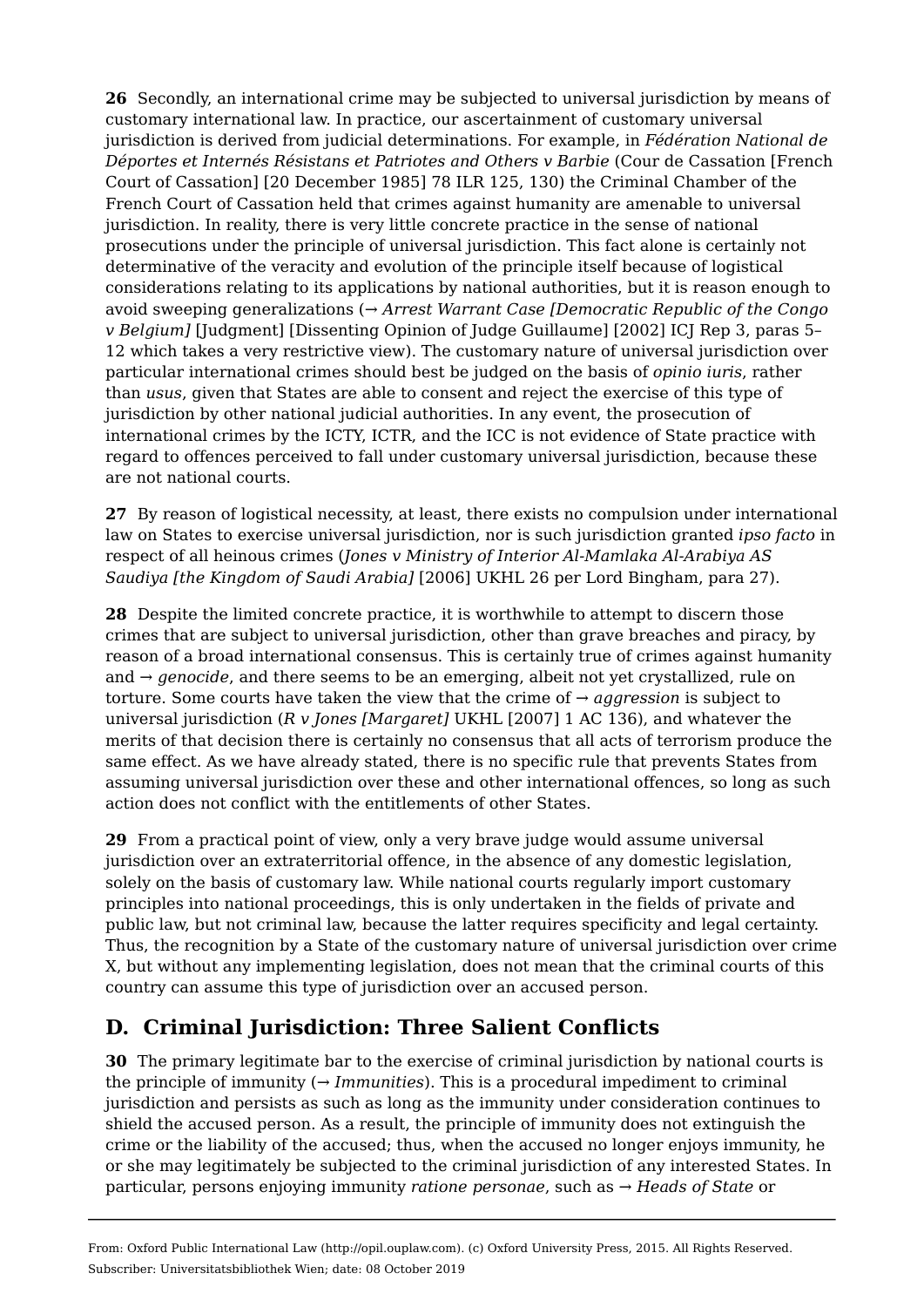Government and foreign ministers (*→ Heads of Diplomatic Missions*; *→ Heads of Governments and Other Senior Officials*) cannot be prosecuted for any international crime before national courts (*Arrest Warrant of 11 April 2000 [Democratic Republic of Congo v Belgium] [Judgment]* [2002] ICJ Rep 3, paras 47–55). The scope of immunity *ratione materiae* has undergone a process of considerable limitation since the mid 1990s, in the sense that criminal activity is no longer considered a public act and thus the perpetrators of such acts can be prosecuted before national courts (*R v Bow Street Metropolitan Stipendiary Magistrate and others, ex p Pinochet Ugarte (No 3*) UKHL [1999] 2 WLR 827, 880–887, 890–902). As already stated, the UN Security Council through a resolution, or the community of States via multilateral treaty may circumvent the immunity restriction and indict such persons before specially constituted international tribunals.

**31**  The second bar to the exercise of criminal jurisdiction by national courts relates to possible concurrent jurisdiction enjoyed by international criminal tribunals. The granting of criminal jurisdiction to international tribunals does not extinguish the relevant jurisdiction of national courts. Unlike the lack of hierarchical rules resolving jurisdictional conflicts between national criminal courts, concurrent conflicts of criminal jurisdiction with international tribunals are usually settled by reference to express provisions in the instrument that created them. In the case of the ICTY, it has been conferred primacy over national courts in accordance with Art. 9 (2) of its Statute. The ICC, on the other hand, enjoys concurrent, albeit secondary jurisdiction, vis-à-vis ICC Member States on the basis of the so-called principle of complementarity (*→ International Criminal Courts and Tribunals, Complementarity and Jurisdiction*), as enshrined in Art 17 (1) (a) Rome Statute of the International Criminal Court ('Rome Statute'). This means that in practice national courts enjoy primacy of jurisdiction with respect to crimes falling within the ambit of the ICC. As a result, the ICC may only prosecute where the State enjoying jurisdiction surrenders the accused person (Art 14 (1) Rome Statute), or where that State is genuinely unable or unwilling to prosecute (Art 17 (1) (a) Rome Statute).

**32**  In every case, the UN Security Council may dispense with complementarity and confer primary jurisdiction to the ICC (Art 13 (b) Rome Statute; UNSC Res 1593 [2005] [31 March 2005], in which the Council referred the Darfur situation to the ICC Prosecutor; *→ Sudan*). Although resolutions of the UN Security Council are binding on UN Member States, it is the subject of academic debate whether, in the absence of specific names from the resolution, the relevant State may invoke the principle of complementarity in order to avoid surrendering the accused.

**33**  Finally, it is queried whether national courts may entertain their criminal jurisdiction in respect of accused persons that have suffered extraterritorial abduction by agents of the forum State. This issue should be approached without sweeping generalizations, nor even definitive claims in respect of the practice of individual States, given its political ramifications. Despite the fact that Israel paid *→ compensation* to Argentina for damage (which gave rise to *→ State responsibility*) caused as a result of the abduction of Adolf Eichmann from the latter's territory, the Israeli Supreme Court confirmed the legality of the Jerusalem District Court's jurisdiction (*Attorney-General of the Government of Israel v Eichmann* [1962]). The current position of the US is depicted in the judgment of the US Supreme Court in *United States v Alvarez-Machain* (1992; especially 2197), where it was held that unless a bilateral extradition treaty prohibited abductions, there was no rule in customary international law that prevented the prosecution of an accused before a national criminal court once brought to it in this manner (*male captus bene detentus* principle). English law takes a wholly different approach. In *Bennett v Horseferry Road Magistrate's Court* (UKHL [1993] 3 All ER 138, 150), the House of Lords pointed out that if the national enforcement authorities had acted in serious abuse of their powers the courts could stay proceedings, because the maintenance of the *→ rule of law* ought to prevail over the public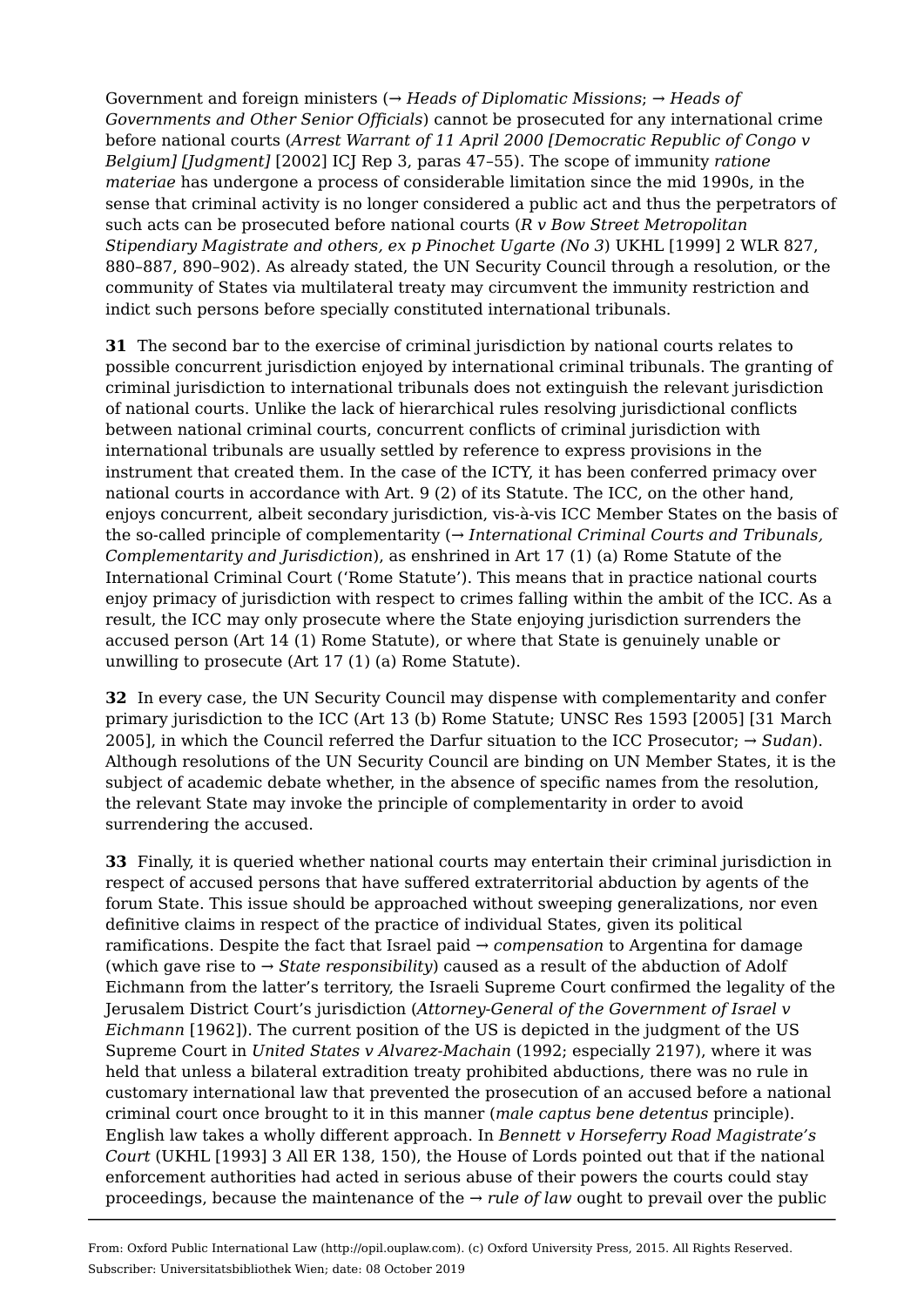interest in the prosecution of the crime. It should be noted that this is an evolving concept and the courts are willing to allow for exceptions either way on the basis of the facts of each case.

### **Select Bibliography**

JB Moore (ed) *A Digest of International Law* vol 2 (Government Printing Office Washington 1906).

H Lauterpacht 'Allegiance, Diplomatic Protection and Criminal Jurisdiction over Aliens' (1947) 9 CLJ 330–48.

FA Mann 'The Doctrine of Jurisdiction in International Law' (1964) 111 RdC 1–162. DS Wijewardane 'Criminal Jurisdiction over Visiting Forces with Special Reference to International Forces' (1965–66) 41 BYIL 122–97.

M Akehurst 'Jurisdiction in International Law' (1972–73) 45 BYIL 145–257.

D Oehler *Internationales Strafrecht* (2<sup>nd</sup> edn Heymann Köln 1983).

KC Randal 'Universal Jurisdiction under International Law' (1988) 66 TexLRev 785– 841.

GR Watson 'Offenders Abroad: The Case for Nationality-Based Criminal Jurisdiction' (1992) 17 YaleJIntlL 41–84.

GR Watson 'The Passive Personality Principle' (1993) 28 TexIntlLJ 1–46.

I Cameron *The Protective Principle of International Criminal Jurisdiction* (Aldershot Dartmouth 1994).

R Wolfrum 'The Decentralised Prosecution of International Offences through National Courts' (1994) 24 Israel Yearbook on Human Rights 183–199.

ALT Choo 'Halting Criminal Prosecutions: The Abuse of Process Doctrine Revisited' (1995) Crim LR 864–874.

G Aldrich 'Jurisdiction of the International Criminal Tribunal for the Former Yugoslavia' (1996) 90 AJIL 64–69.

LH Brown 'The Extraterritorial Reach of the US Government's Campaign against International Bribery' (1999) 22 HastingsIntl&CompLRev 407–522.

D Turns 'Pinochet's Fallout: Jurisdiction and Immunity for Criminal Violations of International Law' (2000) 20 Legal Studies 566–591.

K Ambos and E Malarino (eds) *Persecución penal nacional de crίmenes internacionales en América Latina y España* (Konrad-Adenauer-Stiftung St Augustin 2003).

E Voyiakis 'Access to Court v State Immunity' (2003) 52 ICLQ 297–332.

G Werle *Völkerstrafrecht* (Mohr Siebeck Tübingen 2003).

L Reydams *Universal Jurisdiction: International and Municipal Legal Perspectives* (OUP Oxford 2004).

A Poels 'Universal Jurisdiction in Absentia' (2005) 23 NQHR 65–84.

K Ambos *Internationales Strafrecht* (2<sup>nd</sup> edn Beck München 2008).

C Ryngaert *Jurisdiction in International Law* (OUP Oxford 2008).

I Bantekas 'The Exercise of Criminal Jurisdiction' in I Bantekas, *International Criminal Law* (Hart Oxford 2010) 329–54.

#### **Select documents**

Alien Tort Statute 28 United States Code § 1350.

Agreement to Stop Clandestine Migration of Residents of Haiti to the United States (1981) 20 ILM 1198.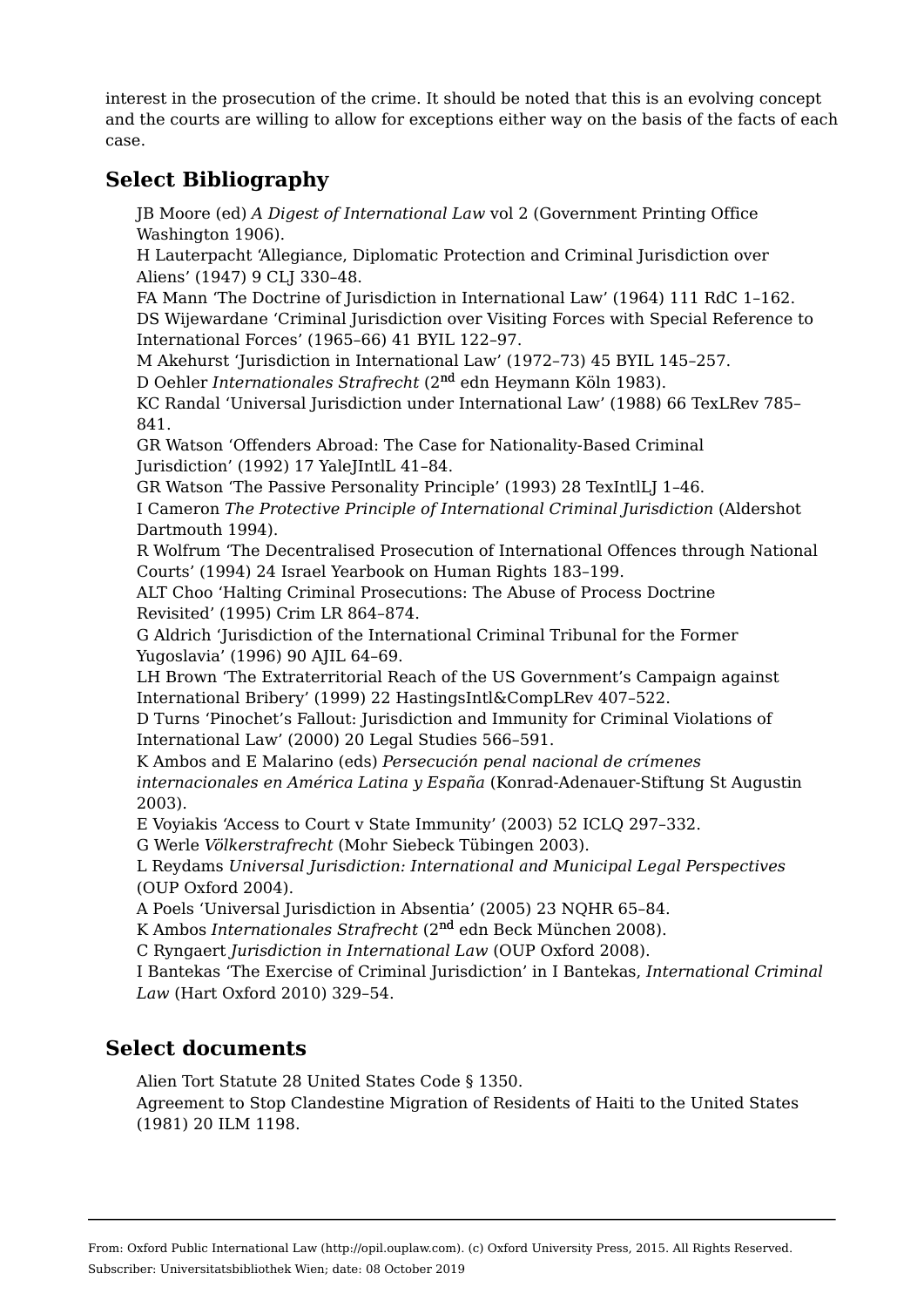*Application of the Convention on the Prevention and Punishment of the Crime of Genocide (Bosnia and Herzegovina v Serbia and Montenegro) (Judgment)* [2007] ICJ Rep 43.

*Arrest Warrant of 11 April 2000 (Democratic Republic of the Congo v Belgium)* [2002] ICJ Rep 3.

*Attorney-General of the Government of Israel v Eichmann (Judgment)* District Court of Jerusalem (12 December 1961) 36 ILR 5.

*Attorney-General of the Government of Israel v Eichmann (Judgment)* Supreme Court of the State of Israel (29 May 1962) 36 ILR 277.

*Avis du Conseil d'État No 368-282* [French Council of State] (26 September 2002). Convention against Torture and Other Cruel, Inhuman or Degrading Treatment or Punishment (adopted 10 December 1984, entered into force 26 June 1987) 1465 UNTS 112.

Convention for the Suppression of Unlawful Acts against the Safety of Civil Aviation 1971 (with Final Act of the International Conference on Air Law Held under the Auspices of the International Organization at Montreal in September 1971)

(concluded 23 September 1971, entered into force 26 January 1973) 974 UNTS 177. Convention on the Prevention and Punishment of the Crime of Genocide (adopted 9 December 1948, entered into force 12 January 1951) 78 UNTS 277.

Council Framework Decision 2002/584/JHA of 13 June 2002 on the European Arrest Warrant and the Surrender Procedures between Member States [2002] L190 OJ 1. *The 'Lotus' [France v Turkey]* PCIJ Reports Series A No 10.

Mannington Mills Inc v Congoleum Corp United States Court of Appeals (3<sup>rd</sup> Cir 3  $\,$ April 1979) 595 F 2d 1287.

Omnibus Diplomatic Security and Antiterrorism Act of 1986, Pub L No 99–399 Statutes at Large 853 (1986).

Protocol against the Smuggling of Migrants by Land, Sea and Air, Supplementing the United Nations Convention against Transnational Organized Crime (adopted 15 November 2000, entered into force 28 January 2004) GAOR 55<sup>th</sup> Session Supp 49, 65. Rome Statute of the International Criminal Court (adopted 17 July 1998, entered into force 1 July 2002) 2187 UNTS 90 (Rome Statute).

Sexual Offences Act (20 November 2003) (United Kingdom).

*Timberlane Lumber Co v Bank of America United States Court of Appeals (9<sup>th</sup> Cir 27* December 1976) 549 F 2d 597.

Treaty on Principles Governing the Activities of States in the Exploration and Use of Outer Space, Including the Moon and other Celestial Bodies (signed 27 January 1967, entered into force 10 October 1967) 610 UNTS 205.

United Nations Convention against Transnational Organized Crime (signed 15 November 2000, entered into force 29 September 2003) 2225 UNTS 209.

United Nations Convention on the Law of the Sea (concluded 10 December 1982, entered into force 16 November 1994) 1833 UNTS 397.

*United States v Aluminium Co of America United States Court of Appeals (2<sup>nd</sup> Cir 12* March 1945) 148 F 2d 416.

*United States v Alvarez-Machain* Supreme Court of the United States (15 June 1992) 112 S Ct 2188.

*United States v Bin Laden* United States District Court for the Southern District of New York (13 March 2000) 92 F Supp 2d 189.

*United States v Pizzarusso* United States Court of Appeals (2<sup>nd</sup> Cir 9 January 1968) 388 F 2d 8.

*United States v Yunis* United States District Court for the District of Columbia (12 February 1988) 681 F Supp 896.